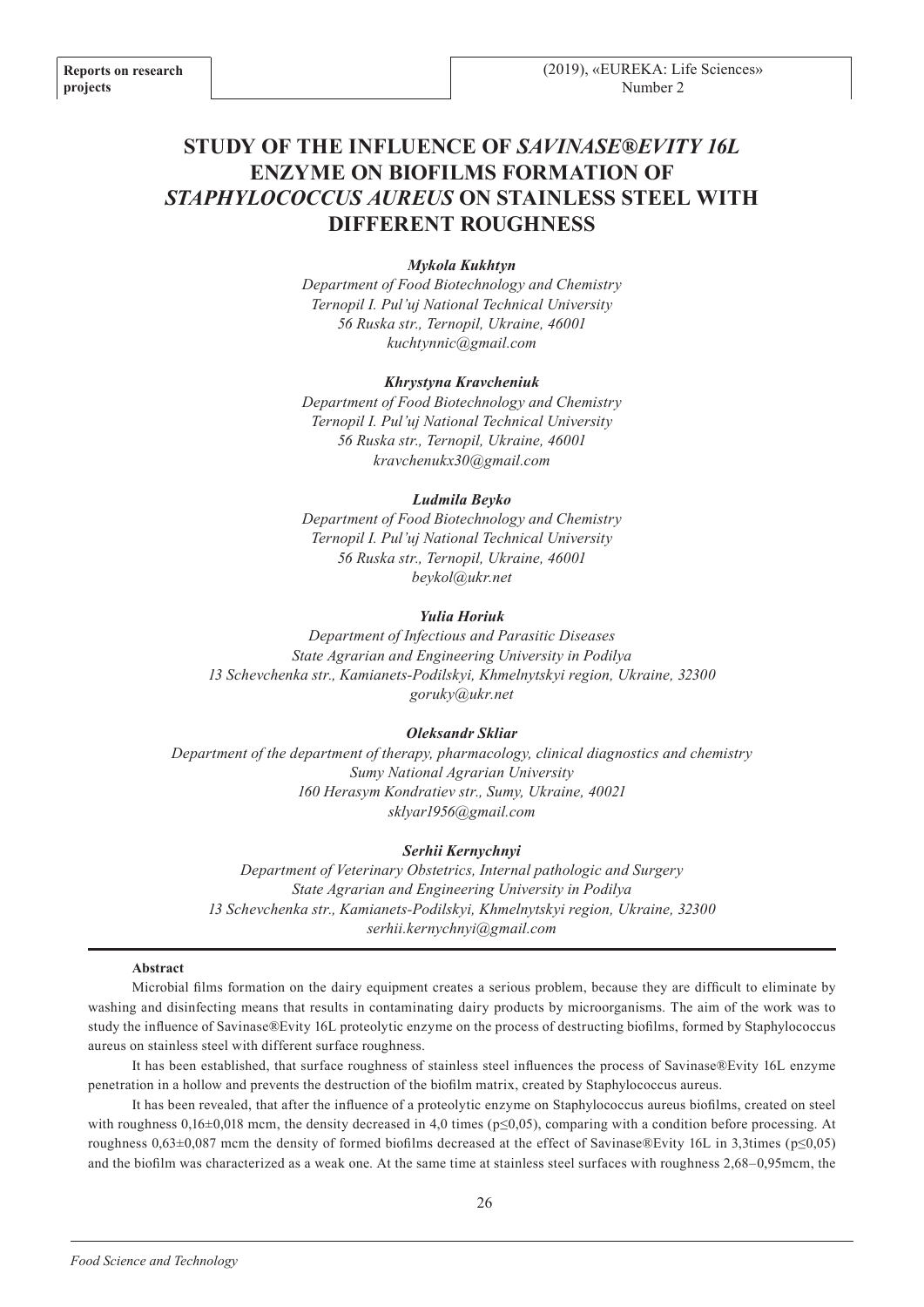density of biofilms decreased in 2,3–2,1 times ( $p \le 0.05$ ), comparing with a condition before processing, and they were characterized as ones of the middle density. It has been also revealed, that the degradation intensity of biofilms under the influence of Savinase®Evity 16L enzyme at roughness 2,68–0,95 mcm was 1,7–1,9 times ( $p \le 0.05$ ) lower than at the surface with roughness  $0,16\pm0,018$  mcm.

So, the revealed degradation features of a biofilm, created by Staphylococcus aureus at surfaces of stainless steel of different roughness at the influence of Savinase®Evity 16L proteolytic enzyme give a possibility to substantiate the addition of proteolytic enzymes to the composition of washing means for dairy production. It is also offered to process the surface to the roughness no more than 0,63 mcm for producing food steel for raising the effectiveness of biofilms destruction by enzymes and for the sanitary processing.

**Keywords:** enzyme Savinase®Evity 16L, destruction, density of biofilms, roughness of dairy equipment, sanitary processing.

|                                    | © Mykola Kukhtyn, Khrystyna Kravcheniuk,                         |
|------------------------------------|------------------------------------------------------------------|
| DOI: 10.21303/2504-5695.2019.00858 | Ludmila Beyko, Yulia Horiuk, Oleksandr Skliar, Serhii Kernychnyi |

#### **1. Introduction**

The main operation in the production technology of safe dairy products is the introduction of effective sanitary processing regimes (washing and disinfection) for the whole dairy equipment [1]. The sanitary processing of the technological equipment is realized at such level, at which all, remained on the internal surface (dairy-fatty residues, microorganisms), don't create a threat for safety of ready products [2]. But despite the introduction of the whole complex of sanitary-hygienic requirements as to eliminating microorganisms at the technological equipment and in ready products, such as washing, disinfection, thermal processing, an effective result is not always achieved [3]. It is connected with a fact that microorganisms survive on the technological equipment due to the ability to form biofilms and also stable strains of microorganisms remain at the continuous sanitary processing  $[2, 4, 5]$ . At the same time literary data indicate  $[6]$  that wear and tear of the stainless steel surface in dairy production change roughness that worsens the washing process, in such a way raising microbial adhesion. Organic substances accumulate in worn out surfaces of stainless steel; they increase a surface area for contacts between microorganisms and also are a food nutritive medium for the development [7, 8]. It is accepted, that such elements of the surface topography as scratches, hollows, protrusions and cracks play an important role in the process of adhesion and formation of a biofilm by microorganisms [9, 10]. According to data [11], the equipment, where only one plankton bacterium is found, contains near 1000 microorganisms, formed in biofilms. That in why for today scientists pay the essential attention to studying biofilms on the dairy equipment, because the biofilm matrix composition may include pathogenic bacteria, resistant to washing and disinfecting means [12–14]. The studies demonstrate that after fixing to the abiogenic surface, bacteria become to multiply, creating a multicellular layer (cellular clusters), included in the polymer matrix that forms a microbial biofilm [15, 16]. The formed biofilm matrix mainly has the glycopolypeptide construction [17, 18], for eliminating which from the dairy equipment, the standard sanitary processing by alkaline and acid washing means is not always effective [19]. So, it is urgent to conduct studies for investigating a possibility of destructing biofilms, formed on the dairy equipment using enzymes. According to data [20] the topicality of the studies is in fact that enzymes must destruct biofilms, formed on the equipment, and the following operation of the sanitary processing – disinfection – must eliminate microbial cells. But the use of enzymes must be accompanied by detail studies of the influence on microorganisms that contaminate an object and chemical composition of the biofilm matrix. For today the most group of industrial substances for washing means in food industry is of the protease class [21]. It is connected with a fact that contaminations on the technological equipment consist mainly of fat and protein, at the same time proteins are included in the matrix of microbial biofilms. So, the studies about the effectiveness of proteolytic enzymes as to the influence on formed biofilms of microorganisms, separated in dairy industry are topical and promising. The aim of the work was to study the influence of Savinase®Evity 16L proteolytic enzyme on the process of destructing biofilms, formed by Staphylococcus aureus on stainless steel with different surface roughness*.* It allows to ground scientifically the activity of proteolytic enzymes in the composition of washing means, depending on possible surface roughness.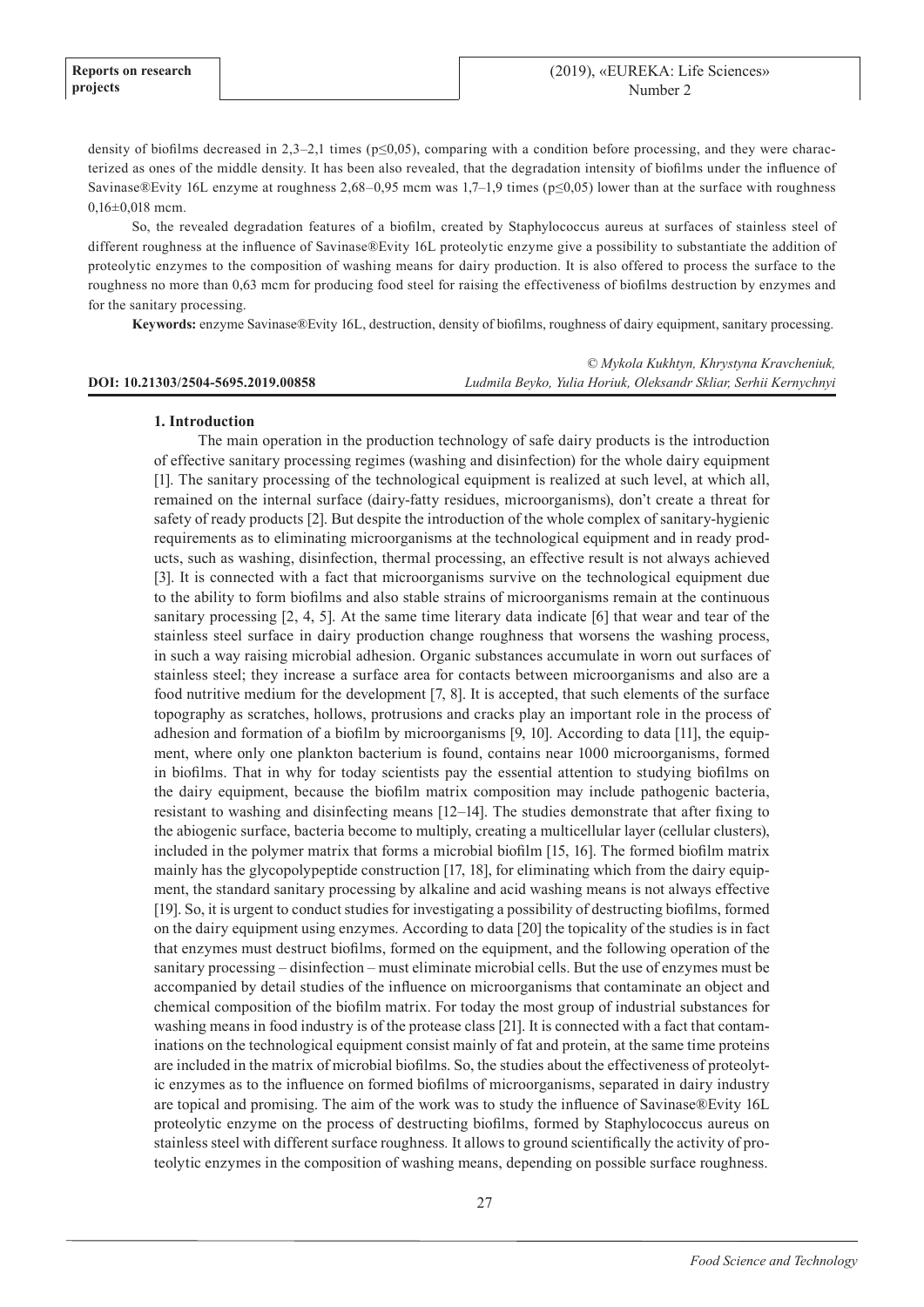# **2. Materials and Methods**

# **2. 1. Studied materials and equipment, used in the experiment**

Plates of stainless corrosion-stable steel of the trademark AISI 321, with size 30×30 mm and width 5 mm, surface roughness  $2,687\pm0,014$  mcm,  $0,95\pm0,092$  mcm,  $0,63\pm0,087$  mcm and 0,16±0,018 mcm **(Fig. 1**) were used in the work. The surface roughness of the plates of stainless steel was determined using the profilometer of 296 mark*.* The process of biofilm formation was studied on a strain model of *Staphylococcus aureus ATCC 25923 (S. aureus)*.



**Fig. 1.** Outlook of the plates of stainless steel AISI 321 with different roughness: *a, b, c, d* – native outlook of the plates; *e, f, g, h* – outlook of the plates under the microscope (magnification 1500 times)

The microscopic studies of biofilms on stainless steel were realized on the electric raster microscope (REM 106 I, Ukraine) (**Fig. 2**).



**Fig. 2.** Electric raster microscope (REM 106 I)

The modern electric microscope with the system of energy-dispersive microanalyzer allows to get high-quality electric-optic images in the regime of secondary electrons.

# **4. 2. Methods of determining microbiological parameters of the equipment microflora**

The density of the formed microbial biofilms was determined in the following way. Sterile plates of stainless steel with the correspondent surface roughness were set in sterile Petri dishes, then there was added sterile meat-peptone broth (MPB) and test-culture *S. aureus* with a concentration as in average 1010 thousand of cells for  $1 \text{ cm}^2$  of the plate area. In 24 hours of incubation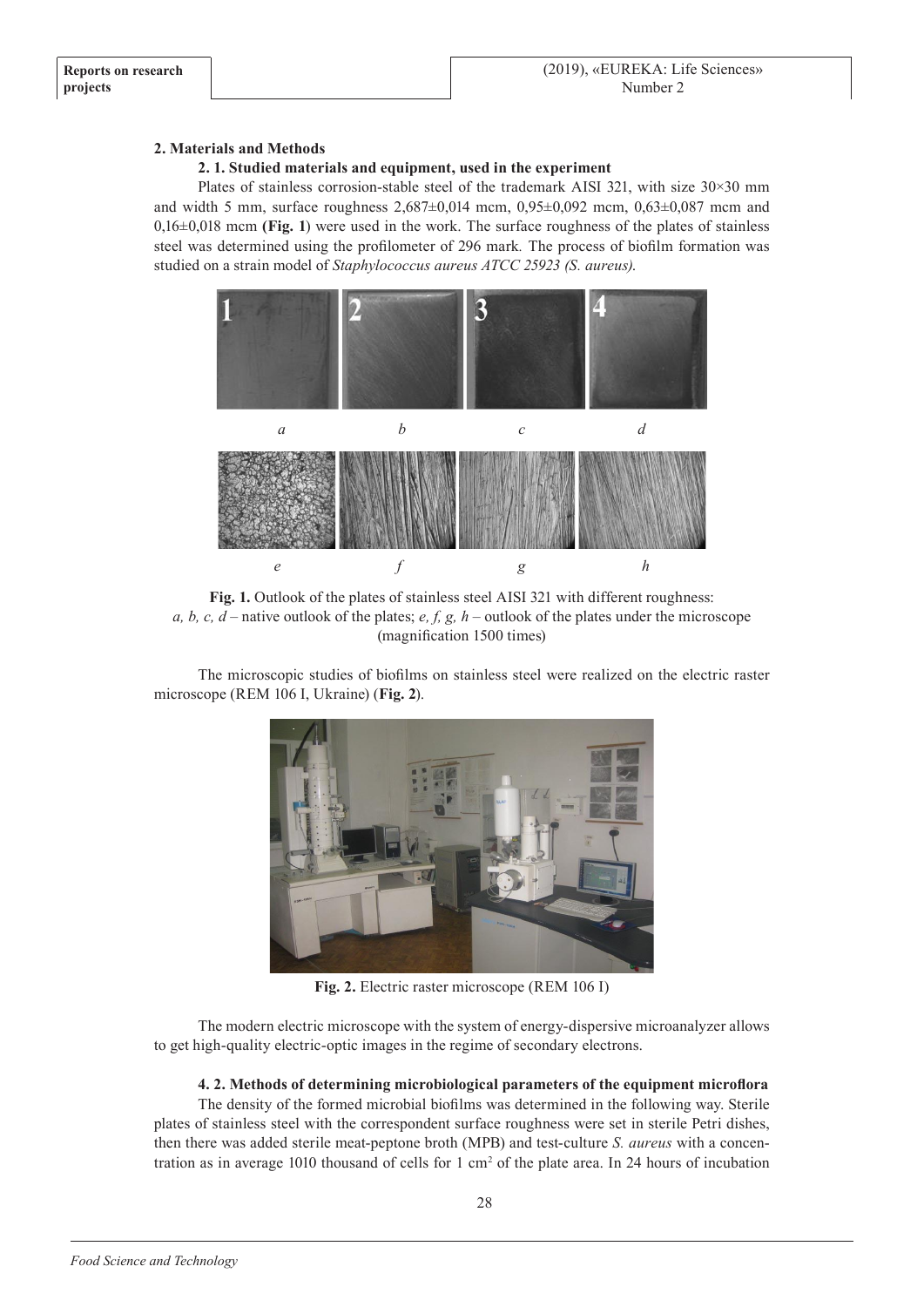at temperature 25  $\degree$ C the plates were taken out from the Petri dishes, washed off from plankton (unfixed) microorganisms by the phosphate buffer threefold. Then the plates were covered by *Savinase®Evity 16L* proteolytic enzyme (Novozimes) in 0,05 % concentration at temperature 60±2 °С and kept during 30 min. After that the enzyme solution was washed off by the phosphate buffer, and the formed biofilms were fixed by 96° ethyl alcohol. After fixing, the biofilms were colored in 0,1 % crystal violet solution and dried. Then each plate was separately poured by 7,0 cm<sup>3</sup> of  $96^{\circ}$ ethyl alcohol and left for 10 min. After exposition for 10 min, 5 cm<sup>3</sup> of the washing solution were taken from biofilms, and the optic density was determined spectrophotometrically at wave length 570 nM on the photometer CPC-3 (Ukraine) **(Fig. 3**).



**Fig. 3.** Photometer (CPC-3)

At the optic density of the washing solution up to 0,5 un., the density of the formed biofilms was considered as low and it was accepted, that steel demonstrates perfect anti-adhesion properties; at 0,51–1,0 un. – middle, good anti-adhesion properties of the steel surface; at solution density 1,01– 1,30 un., the density of the formed biofilms was considered as high, anti-adhesion properties of steel are satisfactory; more than 1,31 – very dense, unsatisfactory anti-adhesion properties of steel [2].

# **3. Results**

The formed and colored biofilms of *S. aureus* on the plates with different surface roughness, in the control before processing and after processing by 0,05 % solution of *Savinase®Evity 16L* enzyme at temperature 60±2 °С during 30 min are presented on **Fig. 4.**



**Fig. 4.** Outlook of the stainless steel plates of different roughness, on which the biofilms of *S. Aureus* are formed *a, b, c, d* – before processing by *Savinase®Evity 16L* enzyme; *e, f, g, h* – after processing by the enzyme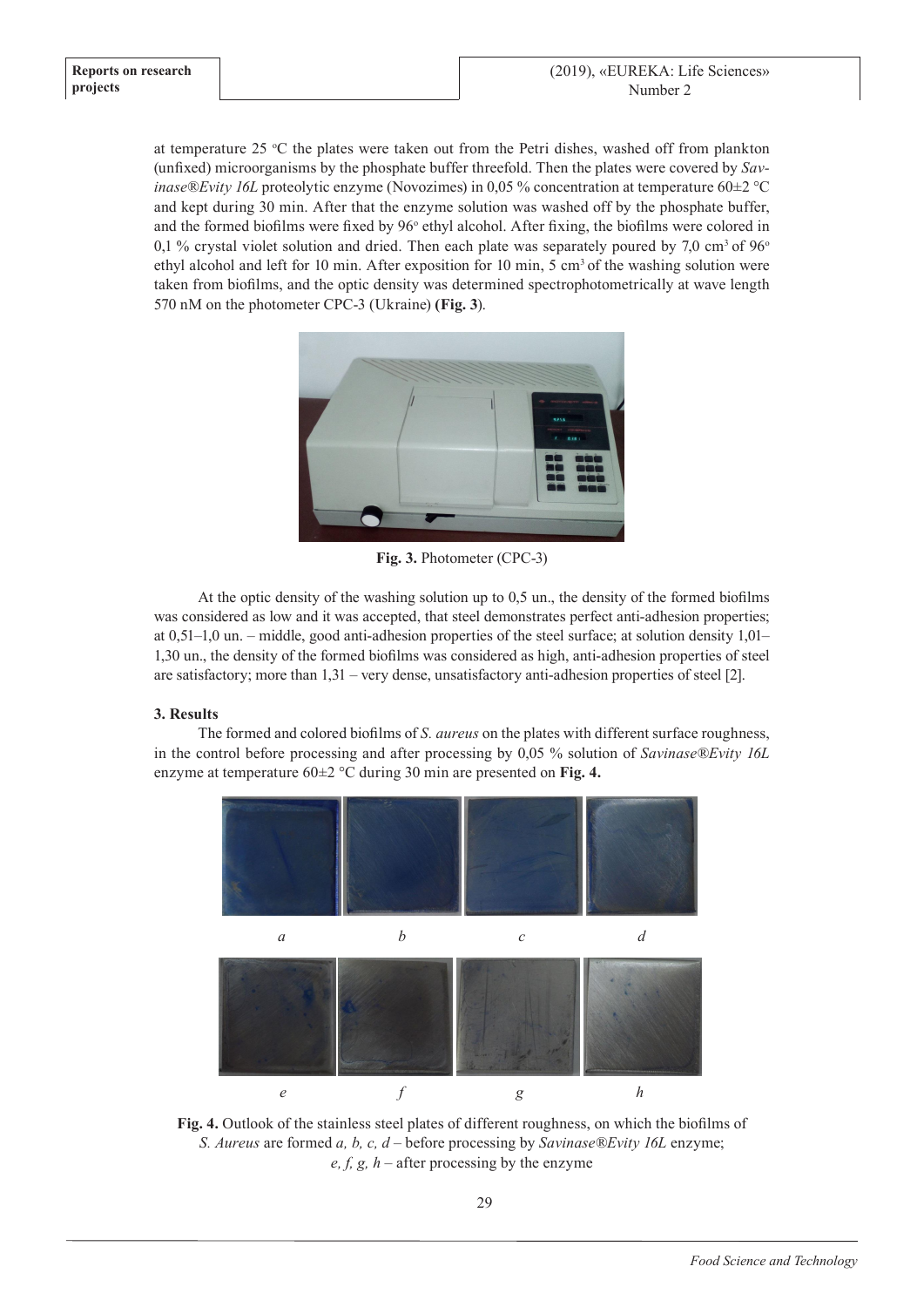The data on **Fig. 4** demonstrate that after processing by the *Savinase®Evity 16L* enzyme there takes place the biofilm matrix degradation. But the plates of surface roughness 0,63– 0,16 mcm (Fig. 4,  $g$ ,  $h$ ) were cleaner, comparing with the ones with roughness 2,68–0,95 mcm (**Fig. 4,** *e, f*). It indicates that the surface roughness influences the process of enzyme penetration in roughness hollows and prevents the biofilm matrix destruction.

Fig. 5 presents the microscopic image of the biofilm conditions before processing (**Fig. 5,** *а*) and biofilms degradation under the influence of *Savinase®Evity 16L* enzyme*,* (**Fig. 5,** *b* – on the steel plates with roughness  $0.63\pm0.87$  mcm and **Fig. 5,** *c* – at roughness  $0.16\pm0.018$  mcm).



**Fig. 5.** Microscopic image of the biofilm conditions on the plates with different surface roughness: *a* – before processing by *Savinase®Evity 16L* enzyme*, b* – after processing by the enzyme with surface roughness  $0.63\pm0.87$  mcm;  $c -$  at roughness  $0.16\pm0.018$  mcm (magnification 1350 times)

As it can be seen on **Fig. 5,** *а***,** the biofilm, formed of *S. aureus* looks as an integral conglomerate that fills the whole plate surface. After the influence of *Savinase®Evity 16L* proteolytic enzyme the matrix destruction took place (**Fig. 5,** *b, c*), in which result the number of microbial cells in the plate surface biofilm essentially decreased.

The results of the studies of the influence of *Savinase®Evity 16L* proteolytic enzyme at 0,05 % concentration during 30 min on the biofilms, formed of *S. aureus* by the stainless steel surfaces of different roughness are presented in **Table 1.**

## **Table 1**

Influence of *Savinase®Evity 16L* enzyme on the biofilms of *S. aureus*, formed on stainless steel with different surface roughness

| Roughness of stainless steel | Density of biofilms, formed of<br><i>S. aureus</i> , un. |                                                  | <b>Characteristics of biofilms</b> |
|------------------------------|----------------------------------------------------------|--------------------------------------------------|------------------------------------|
| plates, mcm                  | Before processing by enzyme                              | After processing by<br>Savinase®Evity 16L enzyme | after processing                   |
| $0.16 \pm 0.018$             | $1,37\pm0.09$                                            | $0.34 \pm 0.03*$                                 | weak                               |
| $0.63 \pm 0.087$             | $1,49\pm0.09$                                            | $0.45 \pm 0.04*$                                 | weak                               |
| $0.95 \pm 0.092$             | $1,68 \pm 0,11$                                          | $0.71 \pm 0.05*$                                 | middle                             |
| $2,687\pm0,014$              | $1,92\pm0,13$                                            | $0.90 \pm 0.05*$                                 | middle                             |

*Note: \* − р≤0,05 − comparing with the biofilms density before processing by the enzyme* 

As it is seen from the data, presented in **Table 1**, the effectiveness of *Savinase®Evity 16L*  enzyme on the biofilms, formed of *S. Aureus* decreased on the stainless steel surfaces with the high density. After the influence of the proteolytic enzyme on the biofilms of *S. aureus,* formed on steel with roughness  $0,16\pm0,018$  mcm, the density decreased in 4,0 times ( $p\leq0,05$ ), comparing with the condition before processing. The density of the formed biofilms on the stainless steel plates with roughness 0,63±0,087 mcm decreased under the effect of *Savinase®Evity 16L in* 3,3 times *(*р≤0,05) and the biofilm was characterized as weak. The least degradation of biofilms under the influence of the enzyme was revealed on the plates with roughness 2,68–0,95 mcm. On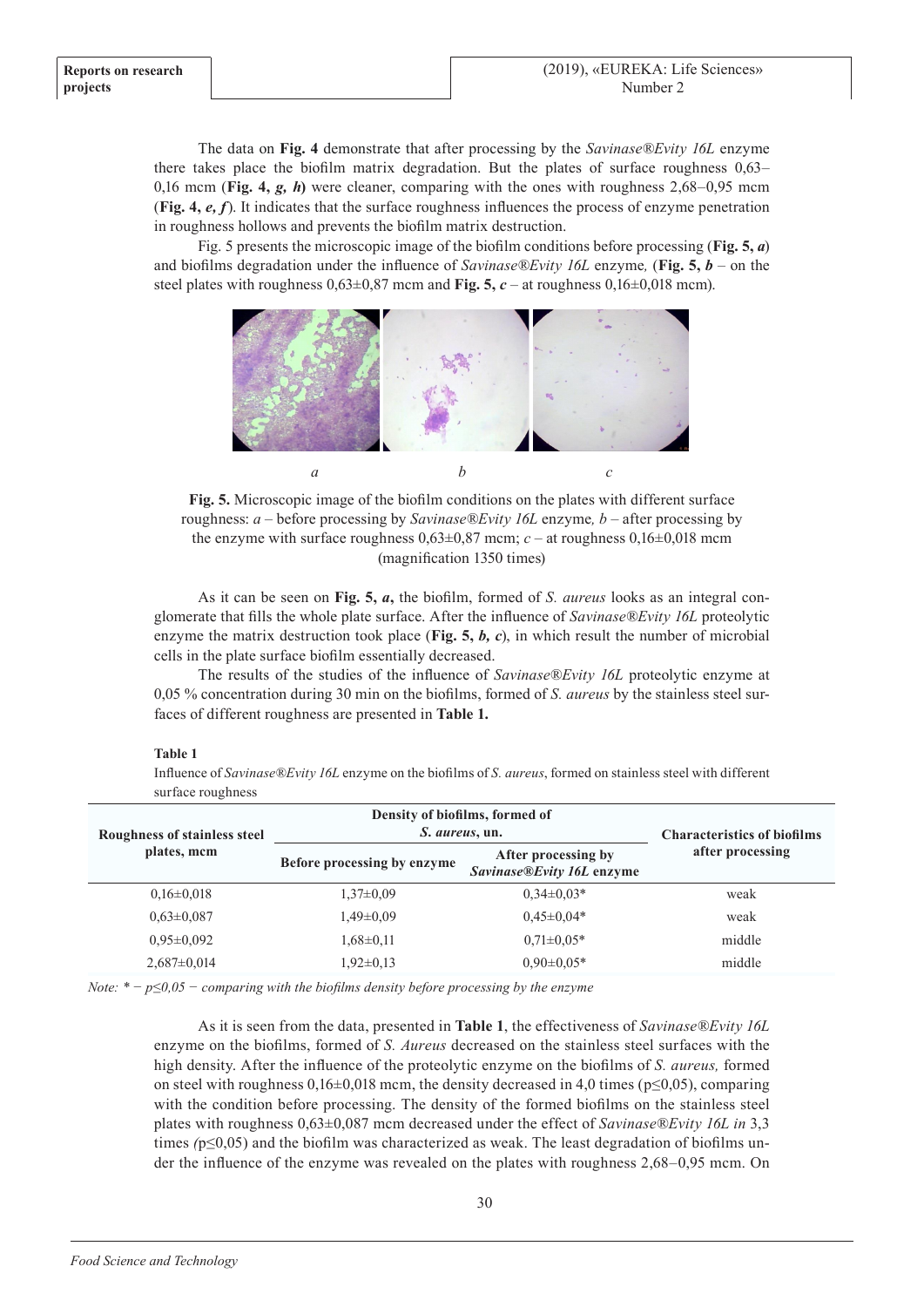these steel surfaces the biofilms density decreased in 2,1–2,3 times ( $p \le 0.05$ ), comparing with the condition before processing, and they were characterized as ones of middle density. At the same time the degradation intensity of the biofilms at roughness  $2,68-0,95$  mcm was in  $1,7-1,9$  times  $(p \le 0.05)$  less than on the surface with roughness  $0.16 \pm 0.018$  mcm. It indicates that the prophylactic treatment by means with proteolytic substances must be conducted for fighting against microbial biofilms on the dairy equipment and for increasing the effect of the sanitary processing. The studies have also revealed that the roughness increase of the stainless steel surface favors the effectiveness decrease of *Savinase®Evity 16L* proteolytic enzyme*.* It is probably connected with a fact that microbial cells are better protected from the catalytic effect of the enzyme in roughness hollows. At that, the obtained data are the scientific background for studying the influence of other groups of enzymes (lipolytic, glycolytic) on the biofilm matrix, formed by different types of microorganisms. It allows to substantiate the development of complex washing means for dairy industry with adding enzymes to the concrete technological line of the production process. The obtained data also indicate a necessity of using stainless steel with the low roughness (less 0,63 mcm) for decreasing the formation of dense biofilms and for increasing the effectiveness of washing means.

### **4. Conclusions**

It has been established, that surface roughness of stainless steel influences the process of Savinase®Evity 16L enzyme penetration in a hollow and prevents the destruction of the biofilm matrix, created by Staphylococcus aureus.

It has been revealed, that after the influence of a proteolytic enzyme on Staphylococcus aureus biofilms, created on steel with roughness  $0,16\pm0,018$  mcm, the density decreased in 4,0 times ( $p \le 0.05$ ), comparing with a condition before processing. At roughness 0,63±0,087 mcm the density of formed biofilms decreased at the effect of Savinase®Evity 16L in 3,3times ( $p \le 0.05$ ) and the biofilm was characterized as a weak one. At the same time at stainless steel surfaces with roughness 2,68–0,95mcm, the density of biofilms decreased in 2,3–2,1times ( $p \le 0.05$ ), comparing with a condition before processing, and they were characterized as ones of the middle density. It has been also revealed, that the degradation intensity of biofilms under the influence of *Savinase®Evity 16L* enzyme at roughness 2,68–0,95 mcm was 1,7–1,9 times (p≤0,05) lower than at the surface with roughness 0,16±0,018 mcm.

So, the revealed degradation features of a biofilm, created by Staphylococcus aureus at surfaces of stainless steel of different roughness at the influence of Savinase®Evity 16L proteolytic enzyme give a possibility to substantiate the addition of proteolytic enzymes to the composition of washing means for dairy production. It is also offered to process the surface to the roughness no more than 0,63 mcm for producing food steel for raising the effectiveness of biofilms destruction by enzymes and for the sanitary processing.

So, the revealed features of degradation of a biofilm, created by Staphylococcus aureus at surfaces of stainless steel of different roughness at the influence of a proteolytic enzyme Savinase®Evity 16L give a possibility to substantiate the addition of proteolytic enzymes to the composition of washing means for dairy production. It is also offered to process the surface to the roughness no more than 0,63 mcm for producing food steel for raising the effectiveness of biofilms destruction by enzymes and for the sanitary processing.

# **References**

[1] Verran, J., Packer, A., Kelly, P., Whitehead, K. A. (2010). The retention of bacteria on hygienic surfaces presenting scratches of microbial dimensions. Letters in Applied Microbiology, 50 (3), 258–263. doi: https://doi.org/10.1111/j.1472-765x.2009.02784.x

[2] Kukhtyn, M., Berhilevych, O., Kravcheniuk, K., Shynkaruk, O., Horyuk, Y., Semaniuk, N. (2017). Formation of biofilms on dairy equipment and the influence of disinfectants on them. Eastern-European Journal of Enterprise Technologies, 5 (11 (89)), 26–33. doi: https://doi.org/10.15587/1729-4061. 2017.110488